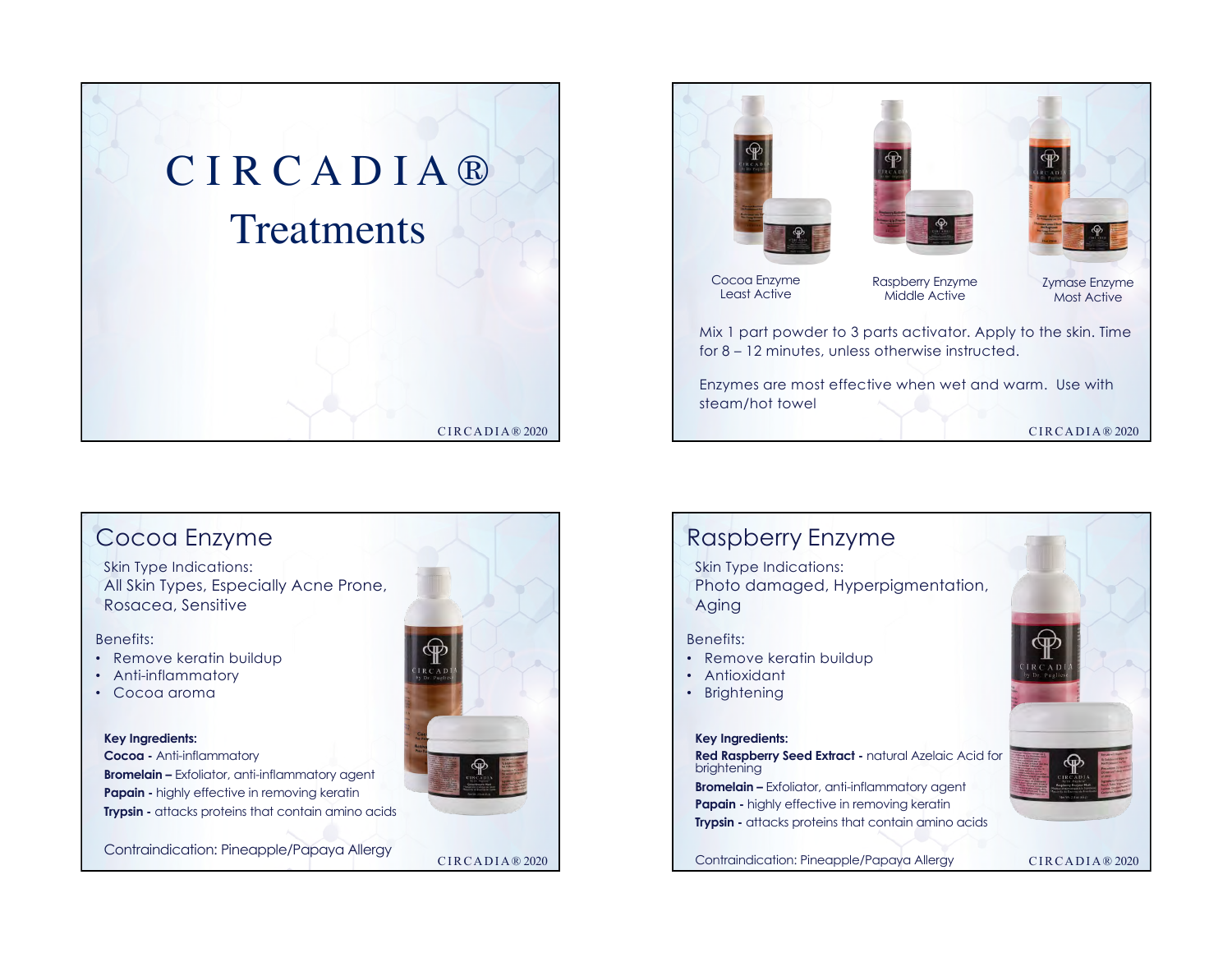# Zymase Enzyme

Skin Type Indications: Photo damaged, Hyperpigmentation, Aging

Benefits:

- Remove keratin buildup
- Antioxidant
- Firming

#### **Key Ingredients:**

**Lemon Peel Extract, L-Ascorbic Acid, Citric Acid**brighten, tighten and exfoliate **Bromelain –** Exfoliator, anti-inflammatory agent **Papain -** highly effective in removing keratin **Trypsin -** attacks proteins that contain amino acids

Contraindication: Pineapple/Papaya Allergy



### CIRCADIA® 2020





CIRCADIA® 2020 Marshmallow Whip Hydrating Mask **Althae Officinalis Root Extract (Marshmallow) Extract** soothing/calming. **Sodium Hyaluronate** Hydrating, moisture retention, skin plumping **Diffuporine** (Acetyl Hexapeptide-37) Peptide that promotes inner hydration **Royal Jelly** Regenerative, anti-inflammatory, antimicrobial. **Indications:** Moisture depleted, compromised, sensitive, rosacea, anti-aging **Benefits:** Barrier protection, hydrating, soothing & wound repair Pro Tip: Mix Marshmallow Whip Hydrating Mask with Australian Super-Berry Antioxidant Mask, Snow Algae & Spirulina Cooling Mask, Caviar Lime & Passionfruit Enzyme Mask, Red Tea and Green Tea masks to reduce the activity and add additional healing and hydrating benefits to the skin.